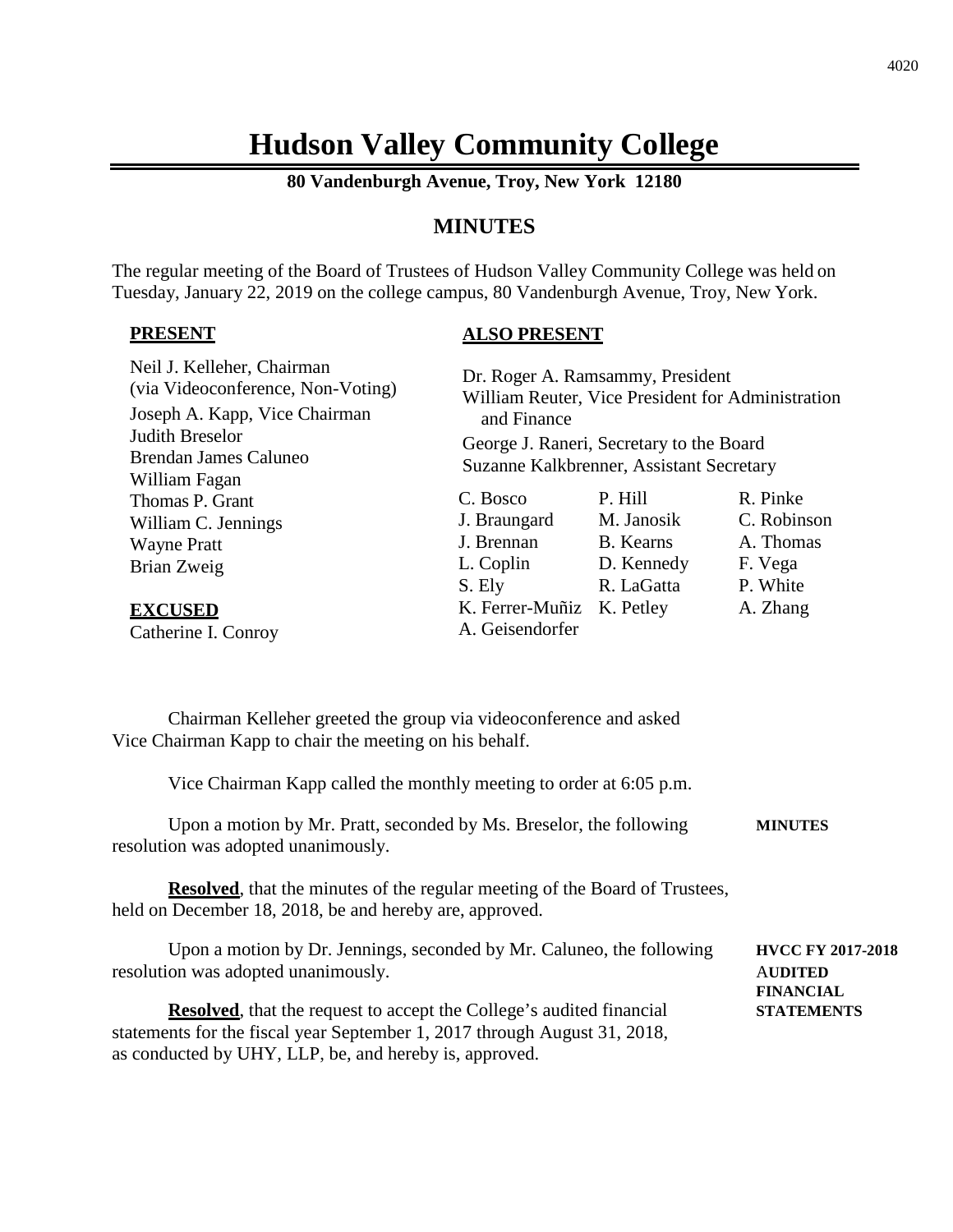|    | Upon a motion by Mr. Fagan, seconded by Mr. Pratt, the following<br>resolution was adopted unanimously.                                                                                                                                                                                                                       |              | 4021<br><b>HVCC FOUNDATION-</b><br><b>FY 2017-2018 AUDITED</b><br><b>FINANCIAL</b> |  |
|----|-------------------------------------------------------------------------------------------------------------------------------------------------------------------------------------------------------------------------------------------------------------------------------------------------------------------------------|--------------|------------------------------------------------------------------------------------|--|
|    | <b>Resolved</b> , that the request to accept the Hudson Valley Community<br>College Foundation, Inc.'s audited financial statements for Year Ended June 30,<br>2018, as conducted by UHY, LLP, and as recommended by the Foundation Board<br>of Directors on November 28, 2018, be, and hereby is, approved.                  |              | <b>STATEMENTS</b>                                                                  |  |
|    | Upon a motion by Mr. Grant, seconded by Mr. Zweig, the following<br>resolution was adopted unanimously.                                                                                                                                                                                                                       |              | <b>HVCC FOUNDATION-</b><br><b>APPROVAL OF</b><br><b>NEW DIRECTOR</b>               |  |
|    | <b>Resolved</b> , that the request for approval of the appointment of Patrick<br>Gareau '15 to the Hudson Valley Community College Foundation Board of<br>Directors for a term February 1, 2019 to January 31, 2022, as recommended by<br>the Foundation Board of Directors on January 22, 2019, be, and hereby is, approved. |              |                                                                                    |  |
|    | <b>INFORMATION ITEMS</b><br>The following information items were noted:                                                                                                                                                                                                                                                       |              | <b>INFORMATION</b><br><b>ITEMS</b>                                                 |  |
|    | A. FULL-TIME NON-TEACHING PROFESSIONALS<br>1. Enrollment Management and Student Development<br>Howard Bancroft III, Associate Registrar,<br>Office of the Registrar,<br>f/t appt., eff. $1/4/19$ or thereafter                                                                                                                | \$52,000/yr  |                                                                                    |  |
|    | Julie Panzanaro, Director of Admissions,<br>Enrollment Management and Student Development,<br>f/t appt., eff. $12/18/18$                                                                                                                                                                                                      | \$97,951/yr  |                                                                                    |  |
|    | 2. E.O.C.<br>Marcus Browne, College and Employment Specialist,<br>College and Career Services, E.O.C.,<br>f/t appt., eff. $12/19/18$ or thereafter                                                                                                                                                                            | \$39,000/yr  |                                                                                    |  |
|    | 3. School of Liberal Arts and Sciences<br>Sarah Sherlock, Advising Specialist,<br>Individual Studies,<br>f/t appt., eff. $12/19/18$ or thereafter                                                                                                                                                                             | \$40,100/yr  |                                                                                    |  |
| 1. | <b>B. FULL-TIME CLASSIFIED/NON-INSTRUCTIONAL STAFF</b><br><b>Administration and Finance</b><br>Dexter Bishop, Campus Security Officer,<br>Public Safety,<br>f/t appt., $12/18/18$                                                                                                                                             | \$17.5637/hr |                                                                                    |  |
|    | 2. E.O.C.<br>Casey Dapp, Clerk/Typist,<br>E.O.C.- Business Services,<br>f/t appt., eff. $1/4/19$ or thereafter                                                                                                                                                                                                                | \$13.8312/hr |                                                                                    |  |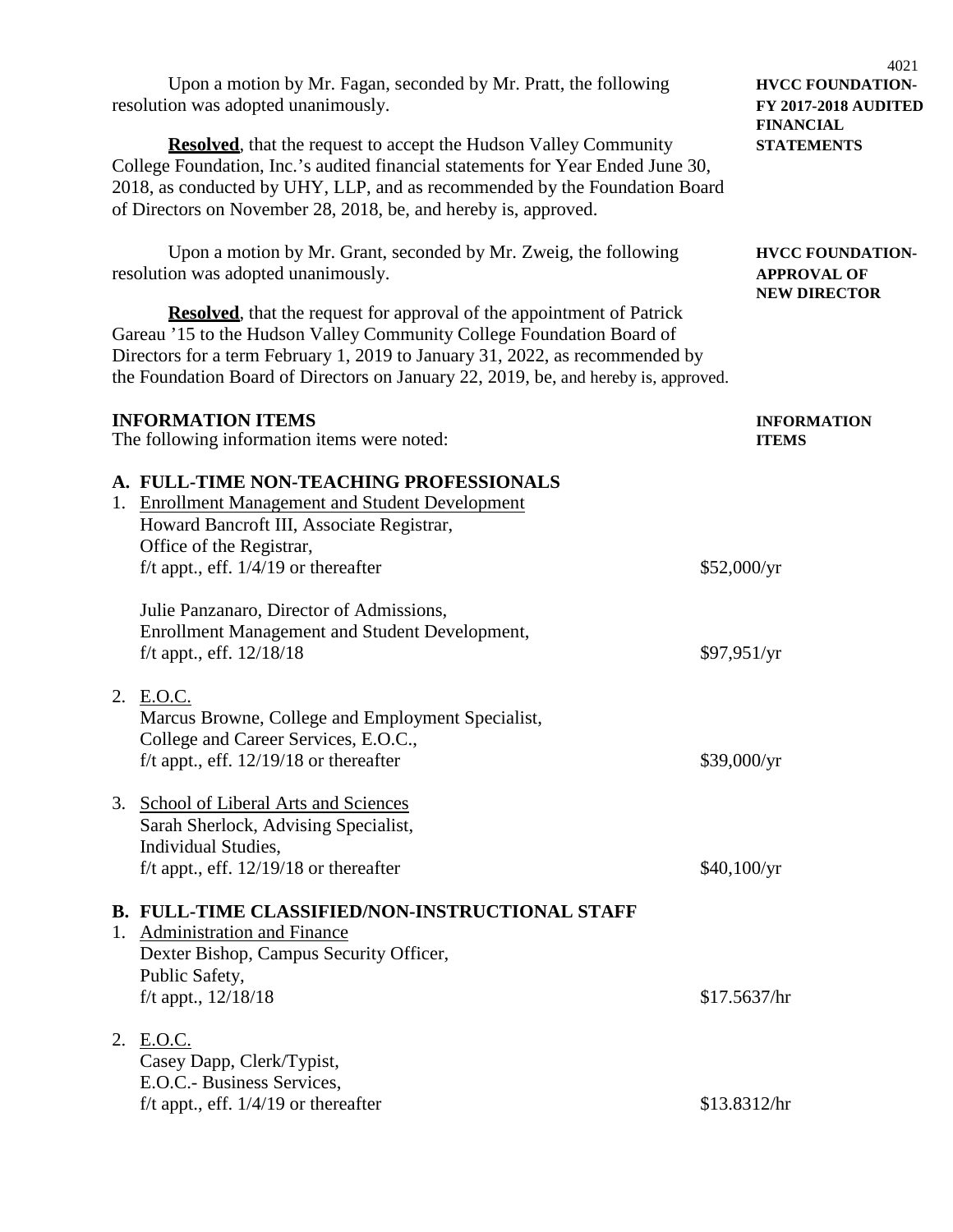|    | <b>C. PART-TIME FACULTY</b>                                                                             |               |
|----|---------------------------------------------------------------------------------------------------------|---------------|
|    | 1. Schools of Business & Engineering and Industrial Technologies                                        |               |
|    | Kelsey Norberg, Instructor,                                                                             |               |
|    | Automotive. Mechanical and Electrical                                                                   |               |
|    | Engineering Technologies (HS Model),                                                                    |               |
|    | p/t appt., eff. 1/2/19                                                                                  | \$0           |
|    | 2. School of Liberal Arts and Sciences                                                                  |               |
|    | Jillian Gentle, Instructor,                                                                             |               |
|    | History, Philosophy and Social Sciences,                                                                |               |
|    | p/t appt., eff. 1/22/19                                                                                 | $$1,113$ /sch |
|    |                                                                                                         |               |
|    | Alicia Ozols, Instructor,                                                                               |               |
|    | English, Foreign Languages and English as a Second Language (HS Model),                                 |               |
|    | $p/t$ appt., eff. $1/22/19$                                                                             | \$0           |
|    |                                                                                                         |               |
|    | D. PART-TIME NON-TEACHING PROFESSIONALS                                                                 |               |
|    | 1. Enrollment Management and Student Development<br>Timothy O'Brien, PT Instructional Support Assistant |               |
|    | Learning Assistance Center,                                                                             |               |
|    | $p/t$ appt., eff. 12/05/18 or thereafter                                                                | \$15.00/hr    |
|    |                                                                                                         |               |
|    | 2. E.O.C.                                                                                               |               |
|    | Raymond Jackson, PT Employment Services Specialist,                                                     |               |
|    | E.O.C.,                                                                                                 |               |
|    | $p/t$ appt., eff. $1/21/18$                                                                             | \$20.00/hr    |
|    | E. PART-TIME CLASSIFIED/NON-INSTRUCTIONAL STAFF                                                         |               |
|    | 1. Physical Plant                                                                                       |               |
|    | Ray Latham, Motor Equipment Operator Light,                                                             |               |
|    | Physical Plant,                                                                                         |               |
|    | $p/t$ appt., eff. 12/18/18 or thereafter                                                                | \$14.2766/hr  |
|    | <b>F. RESIGNATIONS</b>                                                                                  |               |
|    | 1. Rosemary Kelley, College Nurse, Wellness Center, eff. 1/31/19                                        |               |
|    | 2. Michael Muehling, Athletic Academic Coordinator/Head Football Coach, Intercollegiate                 |               |
|    | Athletics, eff. 1/17/19                                                                                 |               |
|    | 3. Melissa Weltz, Counselor, E.O.C., eff. 12/11/18                                                      |               |
|    |                                                                                                         |               |
|    | <b>G. RETIREMENT</b>                                                                                    |               |
| 1. | James O'Donnell, Educational Engineer Support Specialist, Viking Video, eff. 2/19/19                    |               |
|    | H. HVCC MONTHLY FINANCIAL REPORTS                                                                       |               |
| 1. | 2018-2019 Fiscal Year Operating Budget Summary as of 12/31/18                                           |               |

- 2. 2018-2019 Enrollment Summary Spring 2019
- 3. Capital Expenditures, December 2018 and cumulative

## **I. FSA MONTHLY FINANCIAL REPORTS**

1. FSA Financial Reports, period ending 12/31/18